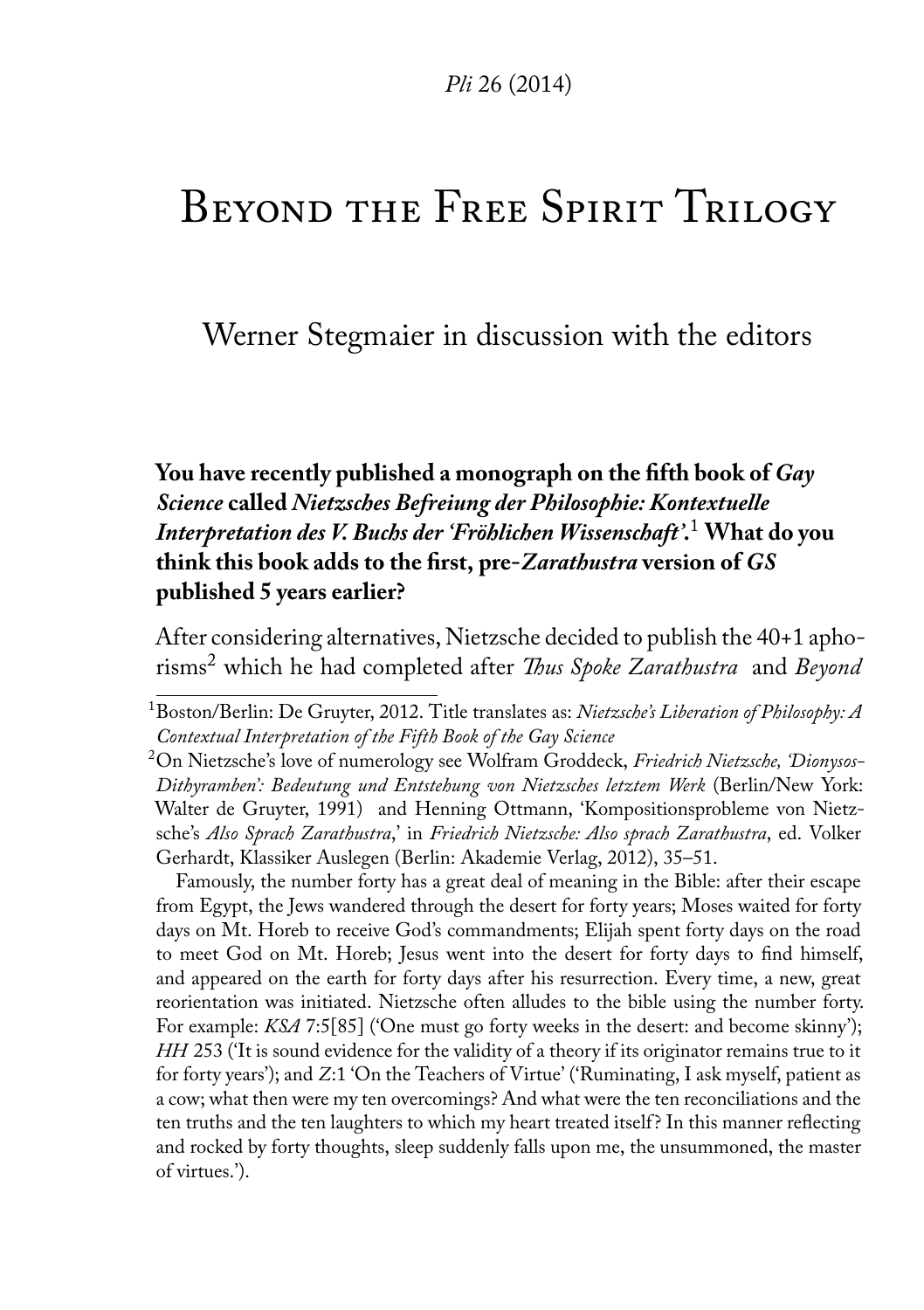#### 180 *Pli* 26 (2014)

*Good and Evil* as a supplementary book to *Gay Science*. One of the reasons for this was the theme of the death of God, originally found in the third book (§125), entitled *The madman* [*der tolle Mensch*]. Nietzsche opens the fifth book with this theme. It is restated and revalued in the following way: the statement that 'we have killed God' now means – more soberly put – that 'that the belief in the Christian God has become unbelievable' (§343). Now the consequences of this are considered. The tone softens, the text becomes denser, the style finer, and the joyfulness [*Fröhlichkeit*] of the new science begins to sound more tragic. In the fifth book, Nietzsche continually examines the 'long, dense succession of demolition, destruction, downfall, upheaval that now stands ahead.' 'Nihilism' – a concept only mentioned once before, in *BGE*– is presented here as forcing us to glance into an abyss of instability and disorientation that we had previously shrouded with religion and metaphysics. But here Nietzsche is not speaking of the concept of an eternal return, which he had presented at the end of the first edition of *GS*, and now he also leaves aside the concept of the Übermensch, which he left to his figure Zarathustra to teach. Instead, Nietzsche tells a new story in his own name. It is the intervening story until the time when 'the tragedy *begins*' (§382) or 'the *parody* begins' (Preface §1). Both will be possible, and what will happen to individuals or the community as a whole depends on whether one can both understand and live with nihilism. This interval and, as the fifth book suggests, only this interval can yield a joyful science which has freed itself from the chains of a metaphysical morality and of moral metaphysics, allowing us to meet the challenge of creating stability in thought and life on our own. Nietzsche follows these themes, which relate to this 'fragile, broken time of transition' (§377), very closely and with a new philosophical depth. At this time he is now at the height of his aphoristic art, and uses this to write with greater concision and, through implication and gesture, makes the unspoken speak as loudly

The 41st aphorism (§383) is the 'epilogical farce' [*Nachspiel-Farce*] in which 'the spirit of my book' assumes its independence and, like a ghost over him, the author, swoops down to chase away the 'raven-black music' that *GS* at last gave voice to with the new 'the tragedy begins...'. We must remember that Nietzsche described the fifth book of *GS* as 'Dionysian' in the sense of the Athenian festival of Dionysus, in which three tragedies were followed by a satyr play. The 'mirth' of the fifth book is tragic in that it has limited time before the news of nihilism reaches a wide audience (§343) and the tragedy is unleashed.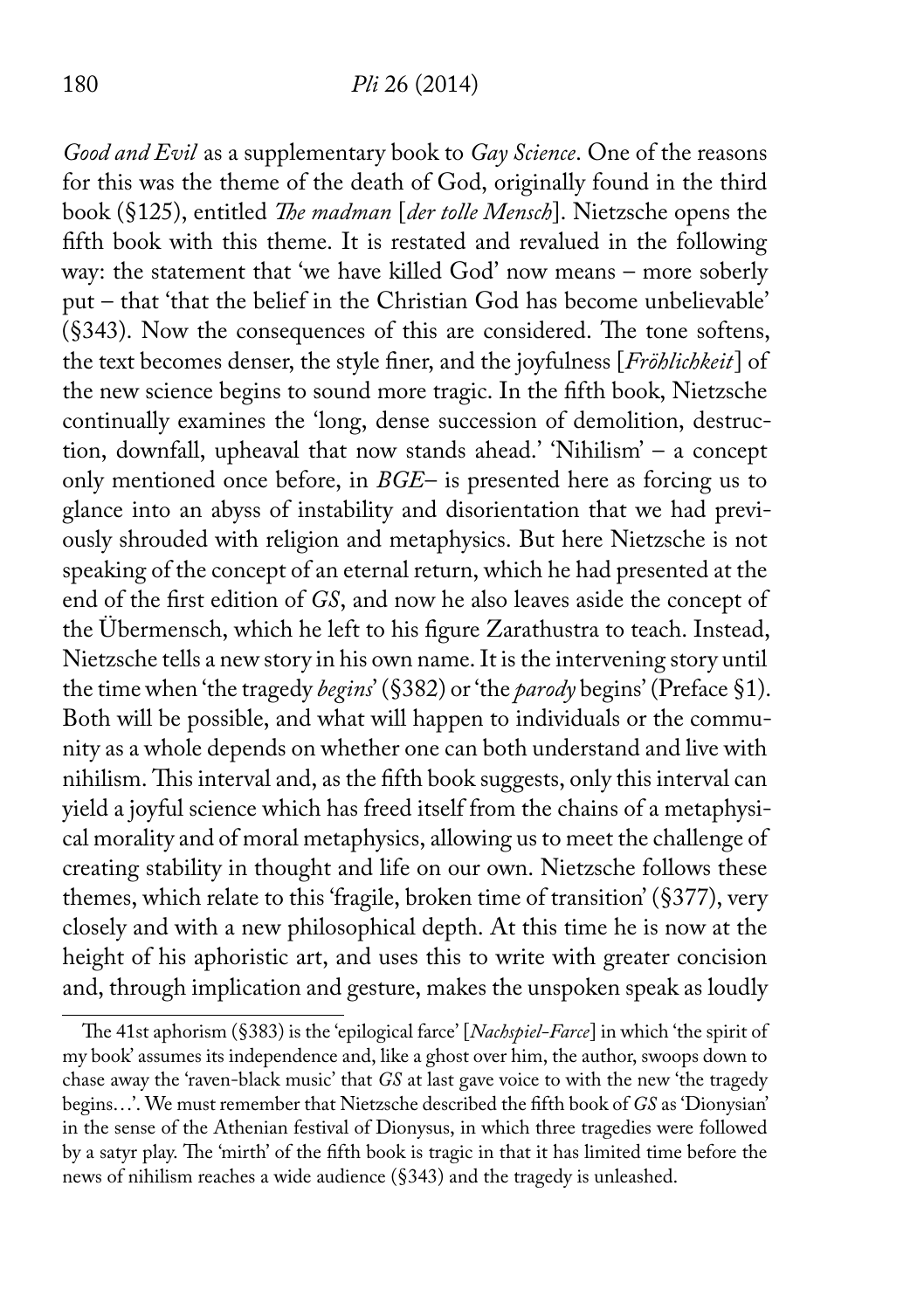as the spoken. Nothing here is extraneous: seemingly incidental remarks, parentheses, interrupting dashes, and ellipses can be pivotal in understanding the whole. The mirth that matures into serenity, joyfulness primed by tragedy, and the stylistic brilliance of the fifth book of the *GS*, and, most of all, its stunning new philosophical discoveries led me to attempt a complete interpretation of an aphoristic work. It is the first since Peter Heller began a complete interpretation of *HH* in 1972, before he gave up in exasperation. The fifth book contains some of the most important aphorisms in Nietzsche's entire corpus: for example, on the devotion of scientists to the belief in truth (§344), on the rank of philosophers in regards to their power to face up to problems (§345), on nihilism (§346), on the freedom of a free spirit (§347), on the origin of consciousness in communication (here Nietzsche defines his own philosophy as 'real phenomenalism and perspectivism') (§354), on the origin of cognition in the endeavour to find reassuring certainty (§355), on the origin of the 'free society' in play-acting (§356), on 'Europe's longest and bravest self-overcoming' by the transformation of the Christian conscience in a scientific one (§357), on the traditional alternatives of European art and philosophy and Nietzsche's new alternative which he claims 'Dionysian Pessimism' (§370), on 'the question of being understandable' (§371, §381), on the 'music of life' (§372), on the ultimate consequence of perspectivism (§374), on the homeless 'wanderers' who know how to find stability in instability (§377), and finally, in §382, on the 'alternative ideal' of free spirits, with which they can be prepared to counteract tragedy.

## **Nietzsche refers to The Free Spirit Trilogy as his 'yes-saying' period. Do you think this yes-saying disappears after the Free Spirit Trilogy or is it still an important aspect of Nietzsche's project for the remainder of his philosophical career?**

The sense in which 'yes-saying' is meant is itself a problem. For a start, yessaying and no-saying go together. To say 'yes' only makes sense if we can also say 'no', and in his first aphoristic work Nietzsche said a firm 'no' to metaphysics, morality and the kind of science [*Wissenschaft*] that these give rise to. Furthermore, saying 'no' only makes sense against a background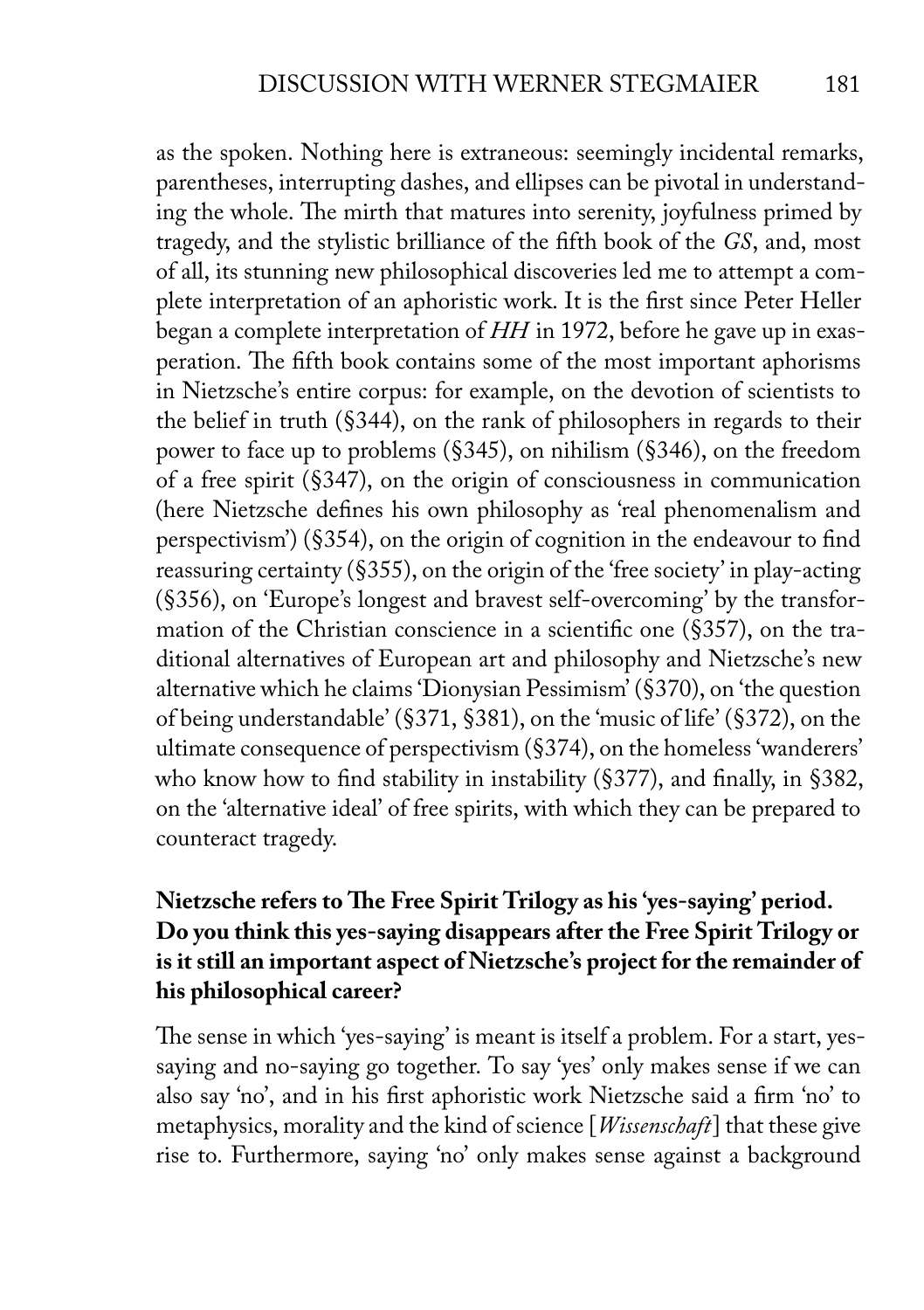#### 182 *Pli* 26 (2014)

of saying 'yes'. By this time Nietzsche had even learnt to affirm nihilism, and eventually reaches *amor fati*, the all-encompassing affirmative thought. Even when his attacks become more fierce in his later work, yes-saying does not disappear. Therefore Nietzsche's distinction between yes-saying and no-saying requires more subtle understanding. In *Ecce Homo*, where he uses it emphatically, he also says 'I contradict as nobody has ever contradicted before, and yet in spite of this I am the opposite of a nay-saying spirit' (*EH* 'Destiny' 1). A no-saying spirit habitually says 'no', and says it out of *ressentiment*. Nietzsche says 'no' to *this* no-saying, saying 'no' not *out of ressentiment*, but *to ressentiment*; and therein is he a yes-sayer, and, what is more, a liberating yes-sayer. Nietzsche calls this liberating yes-saying a no-doing. Equally, Nietzsche finishes *BGE*, with which, according to *EH*, the 'no-saying' part of his 'task' began, by sketching a vision of what he calls 'noble' people. And, in the middle of his most aggressive, no-saying work, *The Antichrist*, we see the most yes-saying moment in his writing: his redemptive understanding of the redeeming type, whom, nonetheless, he designates with the word 'idiot'. Nietzsche's entire philosophy, a campaign against the 'spirit of the gravity', and the restrictive and oppressive nature of European metaphysics and morality (or at least this is what he intends), is waged on behalf of yes-saying; he only says 'no' in order to liberate new yes-sayers from their chains. This he does by force after *BGE*.

Thus, in my opinion the boundary should not be taken too seriously, given that the conventional division of Nietzsche's philosophy into three phases is questionable. Nonetheless, and without attending to the distinction between yes-saying and no-saying, I think it very worthwhile to study the aphoristic works, which have for so long been overshadowed by TSZ and the later works, on their own terms. For here Nietzsche experiments in all directions, without committing to certain doctrines, and in so doing is he often at his most exhilarating. We can in turn understand TSZ as an experiment, after limitless explorations in new areas of philosophical thought, in concentrating his thoughts and presenting them as doctrines which can be taught – but still not in Nietzsche's own name; rather, in the parables of Zarathustra. But the teachability of a thought presupposes that it can be transferred from one consciousness to another without corruption, something which Nietzsche finds thoroughly contentious. Therefore, these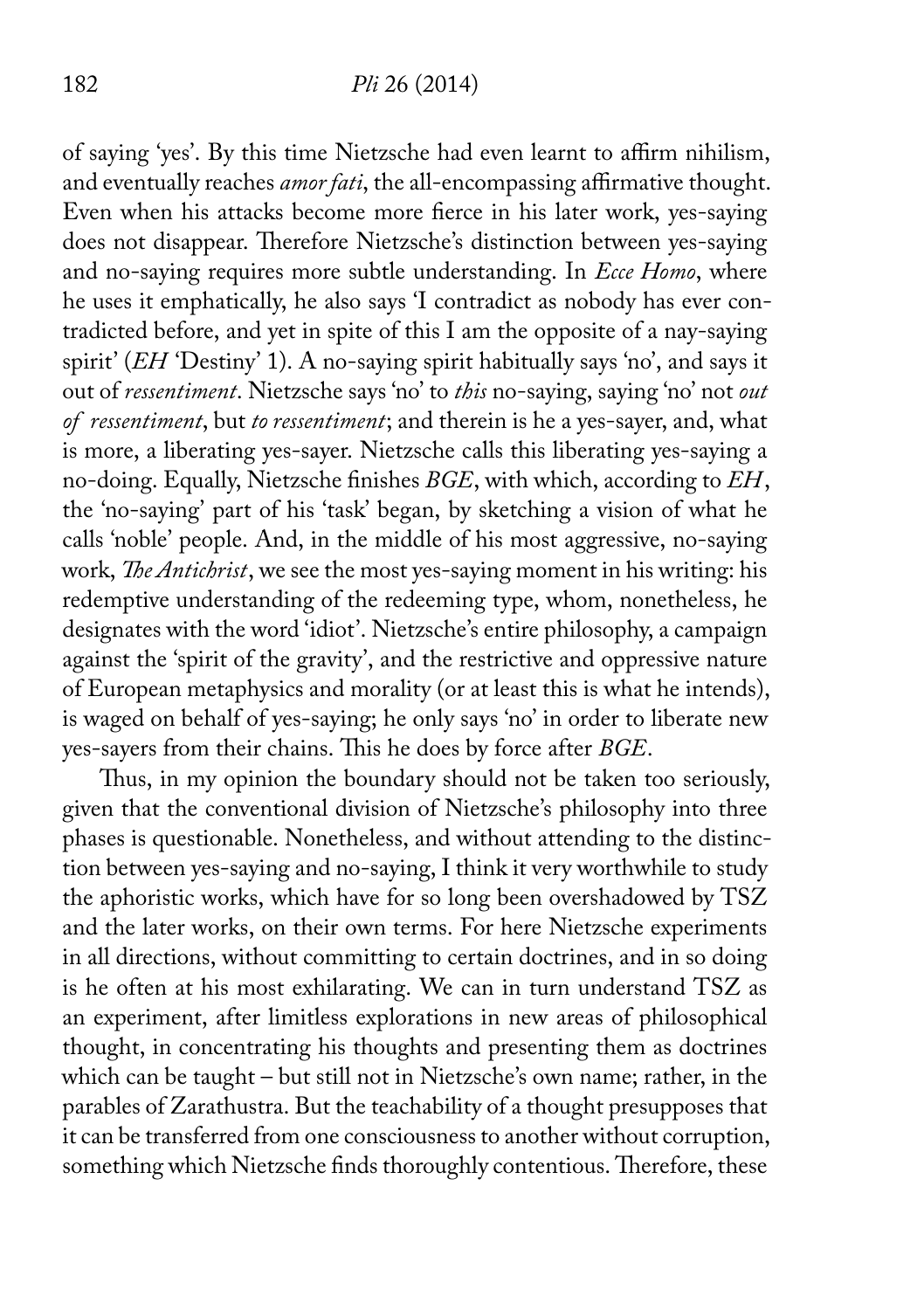teachings must be understood as anti-teachings.

### **What, for you, most prominently differentiates the middle from the later Nietzsche?**

This issue of *Pli* clearly states the decisive points in its *call for papers*: the middle period's detachment from metaphysics, a philosophy orientated around the sciences, and the free spirit who is necessary for such a philosophy – if, that is, we are choosing to maintain the division of Nietzsche's philosophy into three periods – and the concentrating and deepening of the new way of thinking in the later period. This new, deeper thinking involves criticising science for its dependence on metaphysics and morality. But to me this appears to be as much an overcoming in motion as a decisive break. Indeed, only *one* break is clear and unequivocal, one that Nietzsche himself names and constantly emphasises: his disengagement with Wagner and Schopenhauer. But his constant emphasis of this should make us suspicious. For when he announces the future 'Dionysian Pessimism' (§370), he holds onto both the Dionysian, which he celebrated in *The Birth of Tragedy*, where he supposed that it would be reborn in Wagner, and pessimism, which here stands for Schopenhauer. When he arrived at his new understanding of both the Dionysian and pessimism, he perhaps wanted to suggest a continuity in his thinking by using the formulation 'Dionysian Pessimism'. This might be the right path, since many interpreters see the whole of Nietzsche already present in *BT* and everything after that as only offering variations on this content. And the significance of the polemical tone to which he inclines in the later work first becomes conspicuous in the 1888 writings. But even here something else appears, something which, for over 20 years, I have called 'Nietzsche's critique of his life's reason'. Just as he previously interrogated Socrates, Plato, Spinoza, Kant and others with his genealogical method, and in so doing asked after the conditions under which they came to express their ground-breaking ideas, he now turns such inquiry upon himself. In this spirit, he asks himself why just he, this Friedrich Nietzsche, gave birth to a thought that he saw as both redemptive and as important to European humanity. In this vein he asks: '*Why* I am so wise', '*Why* I am so clever', '*Why* I write such good books', '*Why* I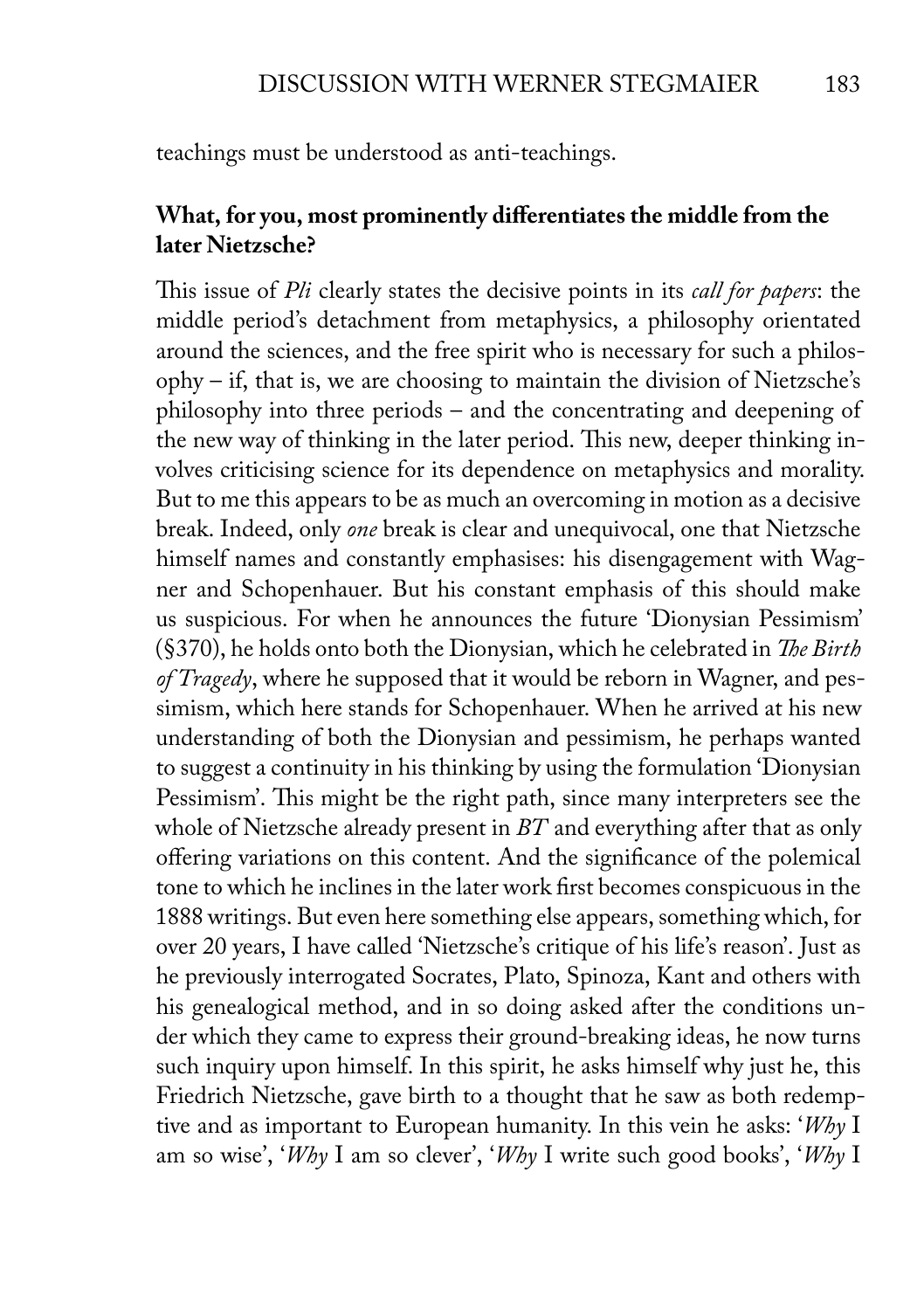#### 184 *Pli* 26 (2014)

am destiny' (I emphasise the 'whys'). These questions are neither autobiographical nor megalomaniacal , as a lot of people assume. In *EH*, they are aligned with *amor fati*. 'That you do not want anything to be different, not forwards, not backwards, not for all eternity,' as Nietzsche writes in *EH* (*EH* 'Clever' 10), is depicted in *AC* as 'a floating existence awash in symbols and incomprehensibilities'; it is the evangelical practice of his Jesus type. Nietzsche thus concludes his philosophy. And this is also the end of his previous struggle. He now knows that he *is* a fate for philosophy, and now need only wait for this to be recognised, whereupon he will become 'born posthumously' as an author. If we are to divide the development of Nietzsche's thought into phases, we cannot stop at three, but in my opinion must instead talk of four phases where each allows us to view the one before in a new light.

## **Anglophone literature on Nietzsche contains many unsolved interpretive puzzles (What are drives? Is Nietzsche a naturalist? Is he a compatibalist? and so on). What are the German literature's most important puzzles that are still unsolved?**

Generally, continental and, within that, German Nietzsche scholarship, thinks less in terms of 'camps' delineated by 'isms', such as 'naturalism' or 'postmodernism'. It rarely argues for 'positions' with reference to researchers from one or other camp, or re-evaluate them with new arguments. As a result, there are few 'puzzles' regarding, for example, nihilism, naturalism, or perspectivism, with which many could engage and from which a dense discussion could arise – no doubt a very effective and productive form of scholarship. Roughly, continental Nietzsche scholarship works differently: one approaches problems that one has discovered oneself, not in the name of an 'ism'. One does not choose a camp to which one must ally one's opinions like in a political party. Nietzsche created for his philosophy his own names ('Dionysian Pessimism') and he gave those other names that he adopted ('phenomenalism and perspectivism') his own twist ('the actual ..., as *I* understand it'). Keeping to this European tradition leads to a greater variety and complexity in the themes and styles of interpretation, and, in this way, also fosters creativity. Of course, that does not mean that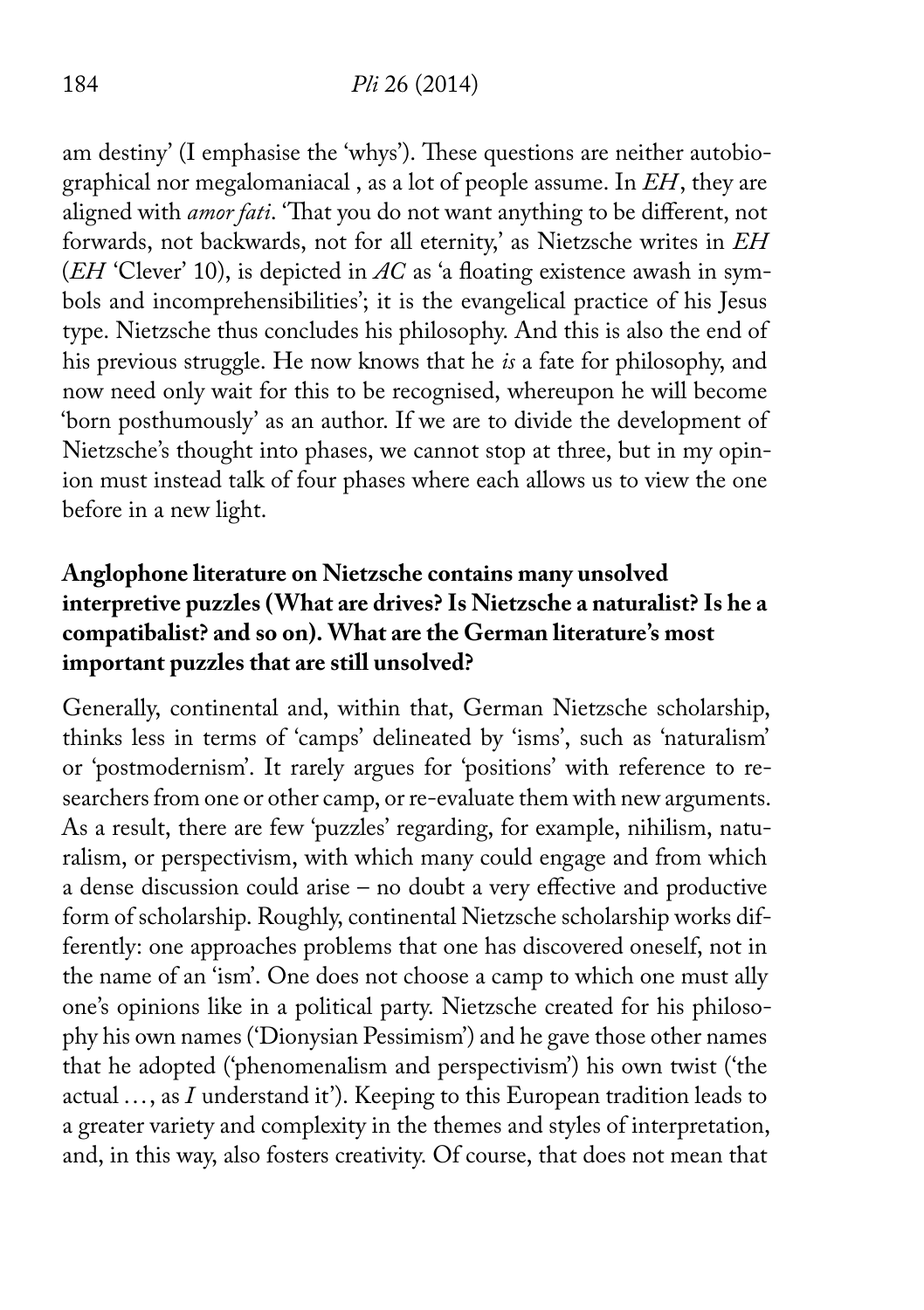continental Nietzsche scholars do not refer to one another, but only that everyone can deal with a different set of puzzles.

Even so, we can delineate some general focal points in continental scholarship. First, the study of source material has been given more weight thanks to Montinari and his attempt to organise Nietzsche's thought not only systematically, but also historically. For years, for example, Nietzsche's sources for his knowledge about Spinoza or Dostoyevski, whose ideas he greatly appreciated, were a point of contention, since he never tells us himself. Some scholars let it go at that. However, just because Nietzsche used a source does not necessarily mean he endorsed it. Some, myself included, see in questions of source material study only preliminary questions for potential answers to philosophical problems. For example, for me, Nietzsche left Spinoza unfinished, as an unsolved riddle and, in the end, Nietzsche did not have enough time to read Dostoyevski's most important works. A further example is the magnum opus question: when and why did Nietzsche abandon his much anticipated 'magnum opus', the *Wille zur Macht* [Will to Power] or *Die Umwerthung aller Werthe* [Revaluation of all Values], for which he strived for so long? The answer to this puzzle says much about the character of Nietzsche's philosophising, especially whether or not he aspired to a 'system'. On this side of the English Channel, it is therefore intriguing that in the Anglophone Nietzsche scholarship, which argues so carefully, the compilation *The Will to Power* is used (not by all, of course), when it was in fact fabricated by his sister and Peter Gast out of *Nachlass* material. The fact is, *WP* does not exist as a Nietzsche text. The focal points of continental Nietzsche scholarship certainly include – besides *Z* ––the interpretation of the unpublished text *Truth and Lies in an Extra-Moral Sense*, the aphoristic works and especially the later writings from 1888. A further, significant puzzle on which many people work is the meaning of the 'sovereign individual' (*GM* II.2). For the young non-Anglophone European generation of Nietzsche researchers, the motifs of Nietzsche's philosophy become more and more interesting. These include self-referentiality and the paradoxes which can result from it, Nietzsche's style and his many modes of philosophical writing (for instance essays, maxims, aphorisms, speeches like Zarathustra's, dialogues, polemics, poems) and of composing books, and their significance to his philosophy, a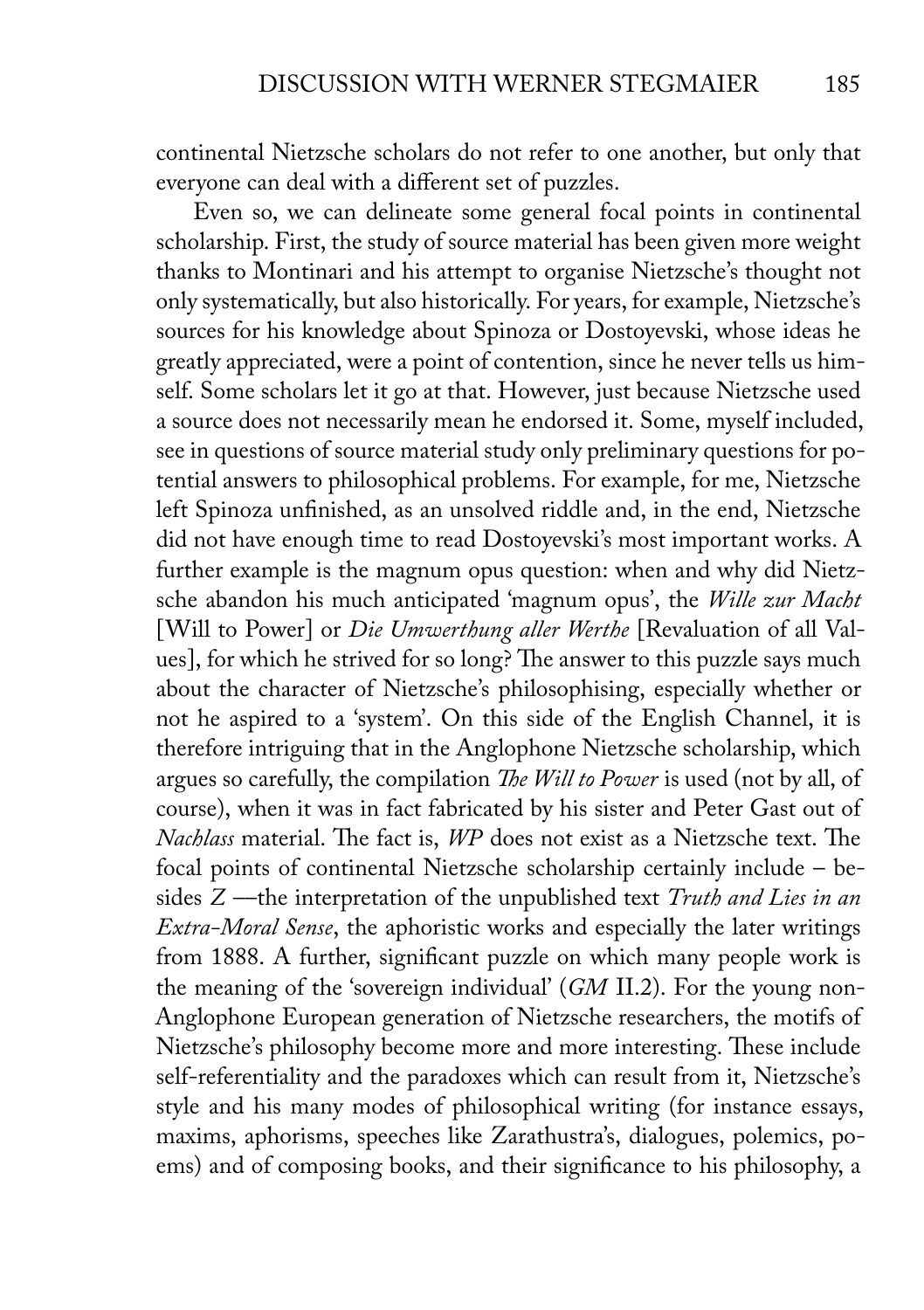theme on which Nietzsche himself often insisted. Here, German-language scholarship has a clear advantage: it can more easily illuminate the linguistic nuances of Nietzsche's philosophy, which always potentially have an intellectual dimension, than can scholarship by those whose mother tongue is not German. Indeed, Nietzsche says of himself: 'I am a nuance' (*EH* 'The Case of Wagner' 4). This is probably his most dense and precise description of himself.

In my experience, one discovers the 'puzzles' or 'riddles', which Nietzsche himself posed – he called himself a 'guesser of riddles', but was in fact a poser of riddles too – , not so much through comprehensively systematic interpretation as through detailed contextual interpretation of his single texts. These puzzles can be found in the particular position of a certain word or a simple nuance – and what we initially assume to be the natural meaning of an aphorism, what it appears to be saying, can be flipped on its head. Also, Zarathustra's famous teachings of the *Übermensch*, of the will to power, and of the eternal return of the same soon present themselves as riddles. What do they really say? Can one even call them serious philosophy? Whatever the answer, no major philosopher has taken them further. Nietzsche's diagnosis of nihilism is taken far more seriously. Nietzsche also made a riddle of this in his published writings. Most solutions to the problem of nihilism which are discussed are taken from the *Nachlass*. Nietzsche did not publish them, perhaps because he believed that they were not sufficiently well thought out. Heidegger offered a very simple solution to the problem when he made Nietzsche into a metaphysician, one who surpassed all previous metaphysics. But this went completely against how Nietzsche understood himself. I have, therefore, interpreted those teachings in the context of nihilism as anti-teachings, anti-doctrines, and as such they have – much to my surprise – joined together very precisely. Many young Nietzsche scholars, anglophone and continental, go along with this, while older colleagues, who have presented alternative interpretations, are understandably hesitant.

I am very reticent to talk about *German* Nietzsche scholarship. My reasons for this: Walter Kaufmann, who was very influential in post-WWII American Nietzsche scholarship, also worked extensively in Germany; Wolfgang Müller-Lauter, who also broke with Heidegger's metaphysical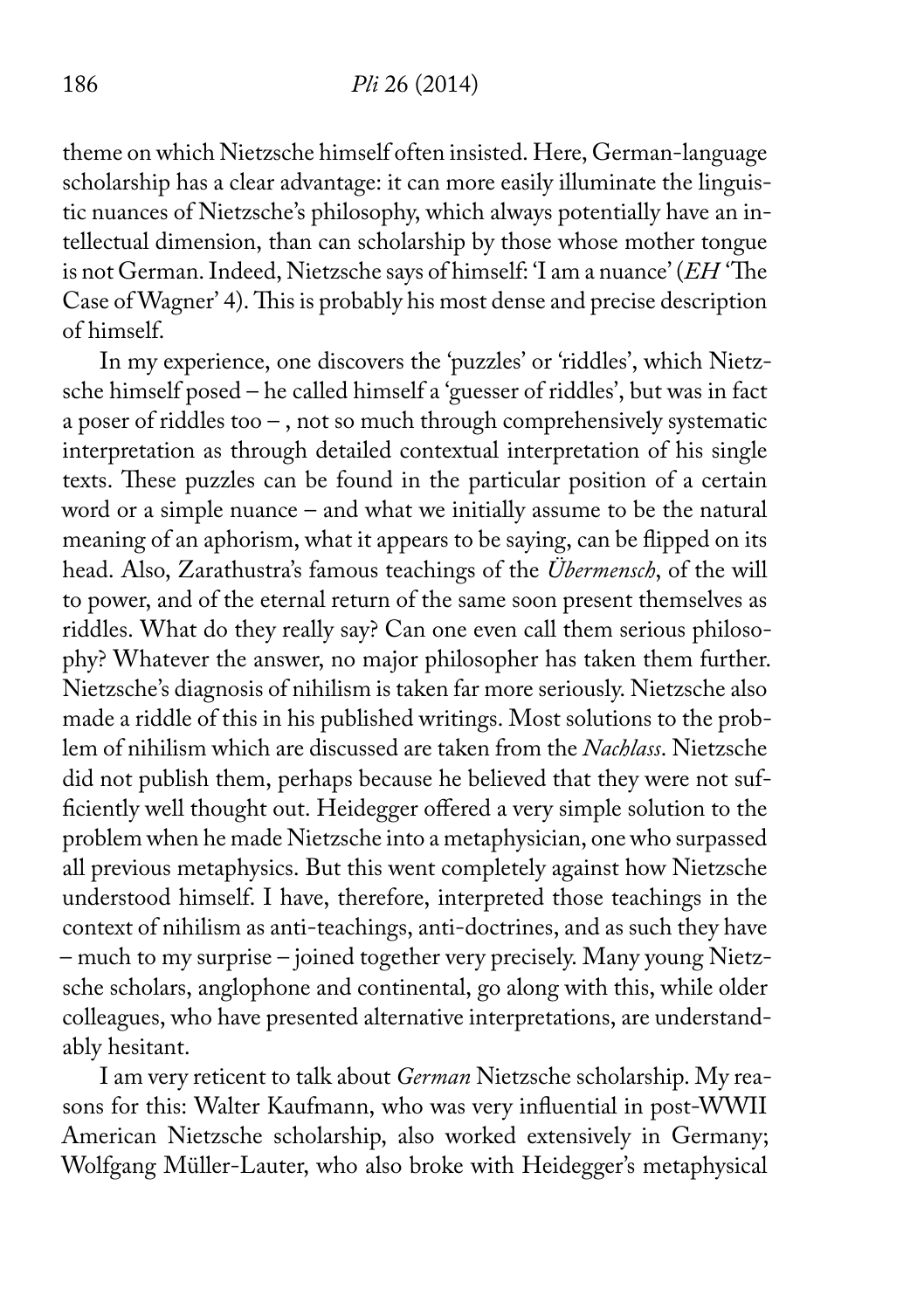reading of Nietzsche, cooperated closely with Mazzino Montinari; French Nietzsche interpretation lent the German so much suggestive meaning; and the diverse and rigorous Anglophone Nietzsche scholarship, which is so rich in ideas, has had a further and strong influx into German scholarship. Modern continental Nietzsche scholarship was, from the beginning, very much constructed internationally. Almost all continental Europeans speak English, and many French, which they learn in school, but mostly those in the Anglophone world do not read or speak German, French or Italian; you do not find a lot of references to books and articles published in these languages in English-language books and articles. Non-Anglophone Nietzsche scholarship is unfortunately widely ignored in the Anglophone world, and that feeds an ongoing and unfortunate repetitive or double scholarship. But there are of course laudable exceptions, and this interview will hopefully help increase such exceptions. So, we will work on this and should continue working in order to, as we say in German, 'bridge the gap' [*den Gap überwinden*].

– Prof. Werner Stegmaier, 5th November 2013 *Translated by David Rowthorn and Matthew Dennis*